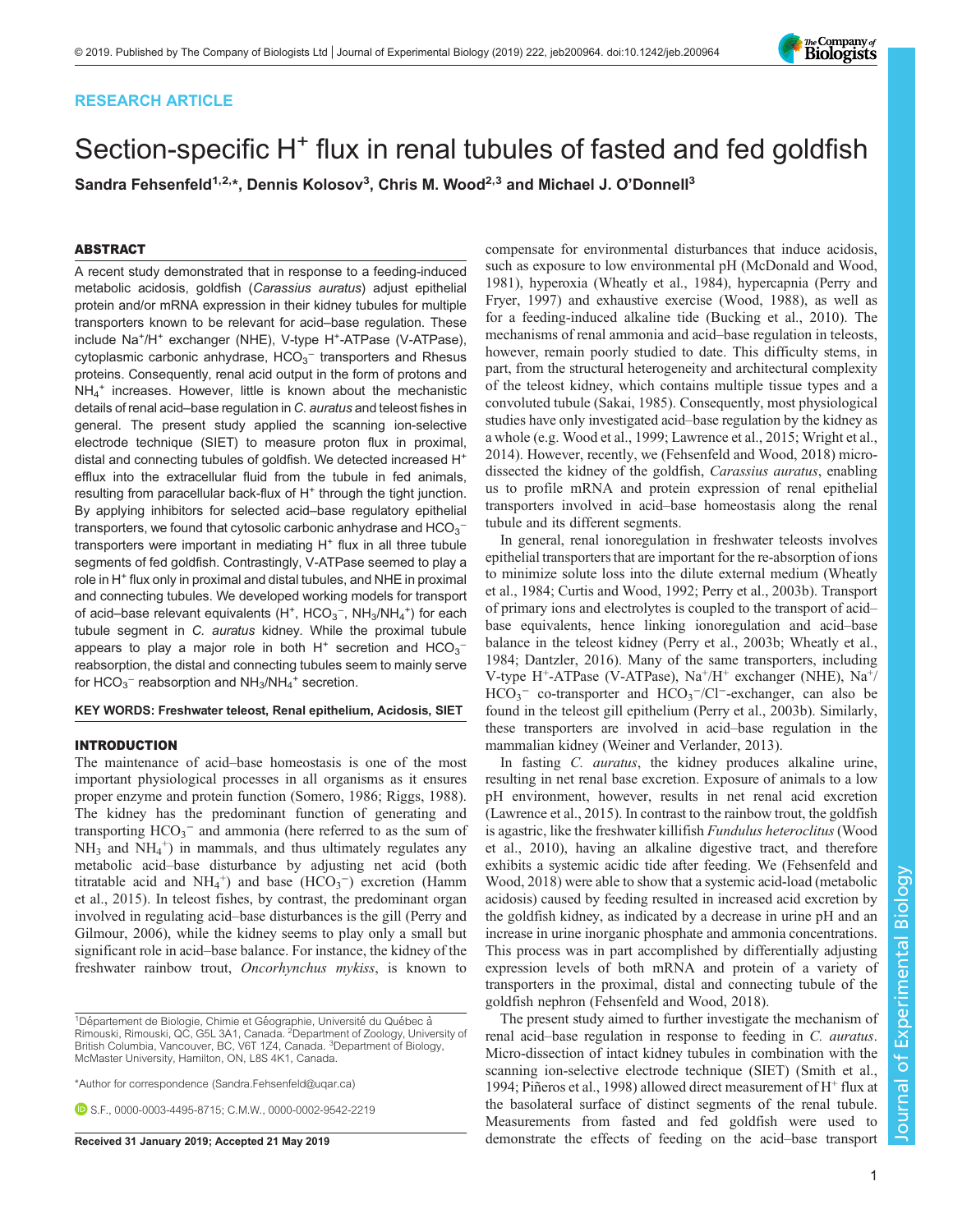| Journal of Experimental Biology (2019) 222, jeb 200964. doi:10.1242/jeb.200964 |  |
|--------------------------------------------------------------------------------|--|
|--------------------------------------------------------------------------------|--|

| <b>List of symbols and abbreviations</b> |                                                                            |  |
|------------------------------------------|----------------------------------------------------------------------------|--|
| <b>AE</b>                                | anion exchanger $(Cl-/HCO3-)$                                              |  |
| $X_i$                                    | buffering capacity (SIET)                                                  |  |
| <b>CA</b>                                | carbonic anhydrase                                                         |  |
| $C_{\rm R}$                              | background ion concentration ( $\mu$ mol $\vert^{-1}$ ) (SIET)             |  |
| $\Delta C$                               | concentration gradient (mol $cm^{-3}$ ) (SIET)                             |  |
| $\Delta V$                               | voltage gradient obtained from the software ASET2 $(\mu V)$<br>(SIET)      |  |
| $\Lambda x$                              | distance between the two measuring points of an electrode<br>$(cm)$ (SIET) |  |
| D                                        | diffusion coefficient ( $\text{cm}^2 \text{ s}^{-1}$ ) (SIET)              |  |
| <b>DIDS</b>                              | 4,4'-diisothiocyanatostilbene-2,2'-disulfonate                             |  |
| <b>ECF</b>                               | extracellular fluid                                                        |  |
| <b>EIPA</b>                              | 5-(N-ethyl-N-isopropyl)amiloride                                           |  |
|                                          | V-ATPase V-type H <sup>+</sup> -ATPase                                     |  |
| $\overline{J}$                           | flux (mol $cm^{-2}$ s <sup>-1</sup> )                                      |  |
| $K_{\rm a}$                              | acid dissociation constant (SIET)                                          |  |
| <b>NBC</b>                               | $Na+/HCO3- co-transporter$                                                 |  |
| <b>NHE</b>                               | Na <sup>+</sup> /H <sup>+</sup> exchanger                                  |  |
| $PNA^{+/-}$                              | peanut lectin agglutinin cell                                              |  |
| S                                        | slope of the SIET-electrode                                                |  |
| <b>SIET</b>                              | scanning ion-selective electrode technique                                 |  |
| <b>TAP</b>                               | 2.4.6-triaminopyrimidine                                                   |  |

physiology of the proximal, distal and connecting tubule. Furthermore, with the application of specific inhibitors, we were able to identify epithelial transporters involved in renal acid–base regulation by promoting and/or inhibiting  $H^+$  flux in the various renal tubule segments. We hypothesized that V-ATPase, NHE,  $HCO_3^-$  transporters (Na<sup>+</sup>/HCO<sub>3</sub><sup>-</sup> co-transporter and/or  $HCO_3^-$ / Cl−-exchanger) and carbonic anhydrase (the enzyme converting  $CO<sub>2</sub>$  to H<sup>+</sup> and HCO<sub>3</sub><sup>-</sup> and vice versa) contribute to the H<sup>+</sup> flux through the renal epithelium. Furthermore, we hypothesized that (i)  $H<sup>+</sup>$  flux would differ among the segments of the renal tubule and (ii) would be differentially affected by the inhibitors, as a result of the differential expression of transporters (at the mRNA and protein level) in each tubule segment, as shown in our previous study [\(Fehsenfeld and Wood, 2018\)](#page-6-0).

# MATERIALS AND METHODS

# Animal care

Goldfish (∼5 cm, 2.5–3.0 g) were obtained from commercial suppliers and were held in 20 l aquaria at room temperature at a maximum density of 1 fish per 2 l for a minimum of 7 days before the experiments began. The recirculating and filtered tap water composition was (in mequiv  $1^{-1}$ ): 0.6 Na<sup>+</sup>, 0.8 Cl<sup>−</sup>, 1.8 Ca<sup>2+</sup>, 0.3  $Mg^{2+}$ , 0.05 K<sup>+</sup>; titration alkalinity 2.1; hardness ~140 mg l<sup>-1</sup> as CaCO<sub>3</sub> equivalents. Water parameters (pH 7.4, ammonia, nitrate and nitrite) were closely monitored and water changes were performed 2–3 times a week as necessary. Fish were fed to satiation 2–3 times a week with commercial flaked food (Nutrafin Max, Hagen, Montreal, QC, Canada). For experiments, fish were either fasted for 96 h ('fasted') or fasted for 93 h, then fed to satiation and used 3 h after feeding ('fed'). Each animal was killed by cephalic concussion. All procedures were conducted under the approval of the University of British Columbia Animal Care Committee (licence no. A14-0251) and the guidelines of the Canadian Council on Animal Care.

#### Preparation of renal tubules for measurements

Immediately following the experimental procedures described above, kidneys were removed and transferred into control goldfish Ringer solution containing (in mmol 1<sup>-1</sup>): 100.0 NaCl, 2.5 KCl, 1.5

CaCl<sub>2</sub>·2H<sub>2</sub>O, 1.0 MgCl<sub>2</sub>·6H<sub>2</sub>O, 5.0 NaHCO<sub>3</sub>, 0.7 NaH<sub>2</sub>PO<sub>4</sub>·H<sub>2</sub>O, 10 glucose, pH 7.3 (modified after [Hoar and Hickman, 1975](#page-7-0)). First, larger clusters of tubules were pulled from the Wolffian duct as it runs through each half of the kidney. Subsequently, minuten pins glued to needles and screwed into syringes for better handling were used to carefully isolate single tubules including the glomerulus, proximal tubule, distal tubule and connecting tubule out of these clusters, as described in [Fehsenfeld and Wood \(2018\).](#page-6-0) One intact tubule was transferred into the lid of a 5 cm Nunc cell culture dish and pinched down onto the dish at both ends using the needles. Lids, rather than the bottom part of the dishes, were used because tubules would stick to them due to apparent adhesive forces holding them in place that did not seem to be present in the bottom dish. The preparation was then transferred into the scanning ion-selective electrode technique (SIET) set-up and measurements were started immediately in control goldfish Ringer solution.

# Measurement of renal H<sup>+</sup> flux by SIET

SIET hardware was obtained from Applicable Electronics (New Haven, CT, USA) and Automated Scanning Electrode Technique version 2 (ASET2) software from Science Wares (Falmouth, MA, USA). Hardware, software and methodology for acquiring SIET data and calculating ion flux have been described in detail in previous publications (Donini and O'[Donnell, 2005;](#page-6-0) [Pacey and O](#page-7-0)'Donnell, [2014;](#page-7-0) D'[Silva et al., 2017\)](#page-6-0). Briefly, ion-selective microelectrodes were pulled to a ∼5 μm tip diameter using a programmable P-97 micropipette puller (Sutter Instruments, Novato, CA, USA). Silanized microelectrodes were back-filled with 100 mmol l−<sup>1</sup> NaCl/100 mmol l<sup>-1</sup> sodium citrate (pH 6.0). Electrodes were then tip-filled with ~200 μm column length of H<sup>+</sup> Ionophore I Cocktail B (Millipore Sigma, Burlington, MA, USA). Slopes of microelectrodes calibrated in pH 6.5 and pH 7.5 solutions were  $59.5\pm0.4$  mV per 10-fold change in  $H^+$  concentration. Voltage gradients obtained using SIET readings were converted into concentration gradients  $( \Delta C )$  and subsequently into flux  $(J)$  using Fick's law by applying the following equations from Donini and O'[Donnell \(2005\)](#page-6-0):

$$
\Delta C = C_{\rm B} \times 10^{\Delta V/S} - C_{\rm B},\tag{1}
$$

$$
J_{\rm I} = D_{\rm I}(\Delta C)/\Delta x,\tag{2}
$$

where  $\Delta C$  is the concentration gradient in mol cm<sup>-3</sup>;  $C_B$  is the background ion concentration (calculated as the average of the concentration at each point) in  $\mu$ mol  $l^{-1}$ ;  $\Delta V$  is the voltage gradient obtained from the software ASET2 in  $\mu$ V; S is the slope of the electrode; *J* is the flux in mol cm<sup>-2</sup> s<sup>-1</sup>; *D* is the diffusion coefficient in cm<sup>2</sup> s<sup>-1</sup>; and  $\Delta x$  is the distance between the two points in cm. Buffering capacity  $(x_i)$  for  $H_2O$ ,  $HCO_3^-$  and  $H_2PO_4^-$ , their diffusion coefficients  $(D_B)$  (H<sub>2</sub>O, D<sub>B</sub>=9.31E-05/HCO<sub>3</sub><sup>-</sup>, D<sub>B</sub>=1.20E-05/  $H_2PO_4^-$ ,  $D_B=8.30E-06$ ) and acid dissociation constants  $(K_a)$  were taken into account to adjust H<sup>+</sup> flux values ( $J_{H_{total}}$ ) for the buffering capacity of the measuring media as follows [\(Messerli et al., 2006](#page-7-0)):

$$
x_i = K_a / (K_a + [\mathrm{H}^+])^2 \times D_\mathrm{B} / D_{\mathrm{H}^+} \times [\text{buffer}], \tag{3}
$$

$$
J_{H_{total}^{+}} = J_{H_{measured}^{+}} (1 + x_{HCO_3^{-}} + x_{H_2PO_4^{-}} + x_{H_2O}).
$$
 (4)

To determine control  $H^+$  flux in fasted and fed animals, renal tubules were scanned in control goldfish Ringer solution in 100 µm increments starting at the glomerulus and ending at the connecting tubule. To test for potential effects of time on tissue viability, the goldfish Ringer solution was renewed after the first scan, the tubules incubated for 10 min (to mimic addition of inhibitors as described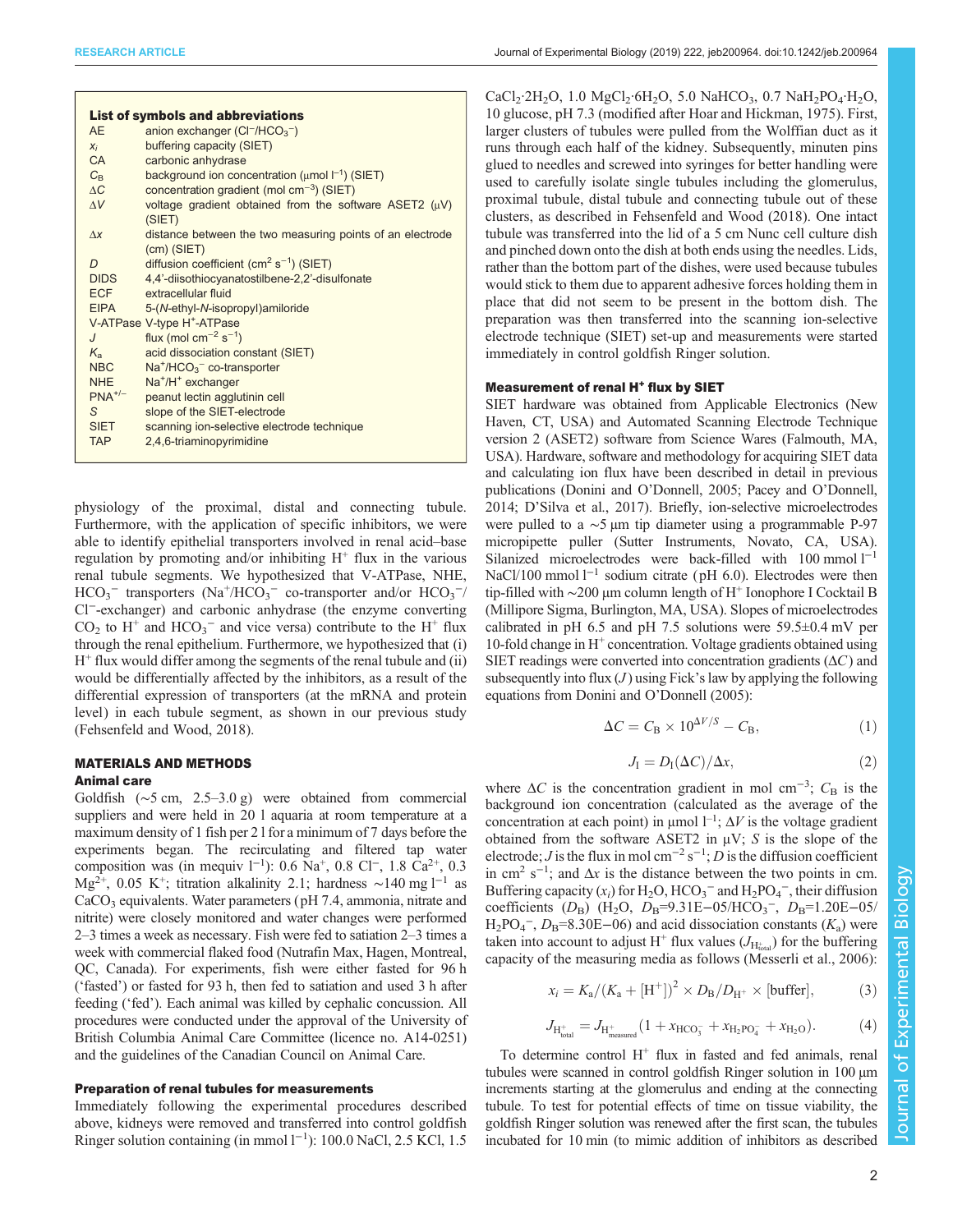<span id="page-2-0"></span>below), and then rescanned at the same positions. For investigation of the effects of inhibitors on  $H_+$  flux, the tubules of fed goldfish were incubated with the respective inhibitor for 10 min after the control scan, and then rescanned at the same locations as for the control Ringer solution. Inhibitors and their concentrations (and targets) were: 10 mmol l−<sup>1</sup> 2,4,6-triaminopyrimidine (TAP; paracellular pathway), 100 μmol l<sup>−1</sup> 5-(N-ethyl-N-isopropyl)amiloride (EIPA; NHE), 100 µmol l−<sup>1</sup> 4,4'-diisothiocyanatostilbene-2,2'-disulfonate (DIDS;  $HCO_3^-/Cl^-$ -exchanger and/or Na<sup>+</sup>/HCO<sub>3</sub><sup>-</sup> co-transporter), 5 µmol l<sup>-1</sup> bafilomycin (V-ATPase) and 1 µmol  $l^{-1}$  acetazolamide (carbonic anhydrase). There was no effect of the inhibitors at the indicated concentrations on the slope/responsiveness of the H<sup>+</sup> microelectrodes.

#### Statistical analysis

Data are expressed as means $\pm$ s.e.m.  $(N)$ , where N represents the number of animals. All statistical analyses were performed with PAST3 [\(Hammer et al., 2001](#page-7-0)) or Minitab® Statistical Software (State College, PA, USA). Data were checked for normal distribution with the Shapiro–Wilks test and homogeneity of variances with the F-test. If data did not meet these criteria for parametric testing, they were log transformed.

To investigate the effect of feeding (Fig. 1) and/or time [\(Fig. 2\)](#page-3-0) on tubular  $H^+$  flux, the mean  $H^+$  flux for each segment (as indicated by horizontal lines in Figs 1 and [2](#page-3-0) for proximal, distal and connecting tubule) was calculated for fasted and fed animals, respectively. Data were then analyzed by two-way ANOVA using a general linear model as implemented in Minitab 18 (Fig. 1: factor 1=fasted versus fed, factor 2=tubule segment; [Fig. 2:](#page-3-0) repeated measures two-way ANOVA, factor 1=1st run versus 2nd run, factor 2=tubule segment). Subsequently, pairwise comparisons were conducted using Tukey's post hoc test.

For the inhibitor experiments (Figs  $3-6$  $3-6$ ), Student's paired *t*-tests were applied for each inhibitor in each section. Data were considered significantly different at  $P \le 0.05$ . All graphs were generated with Inkscape 0.92.0 r15299 [\(https://www.inkscape.org\)](https://www.inkscape.org).

## RESULTS

In fasted goldfish,  $H^+$  efflux was observed from the tubule lumen and/or the epithelial cells over the basolateral epithelium to the external solution (Fig. 1B). Mean  $H^+$  flux rates did not differ significantly between the different segments of fasted animals (Fig. 1A). Two-way ANOVA revealed a significant effect of both tubule segment and feeding status on  $H^+$  flux, but not their interaction. Tukey's *post hoc* analysis identified  $H^+$  flux in the distal tubule of fed animals to be significantly lower (−57%) than that in the proximal and connecting tubule of fed animals. Mean  $H_{+}$  flux increased significantly in fed animals compared with fasted animals in all three tubule segments (Tukey's post hoc analysis), and the difference was most pronounced in the proximal tubule (3.5-fold versus 2.4- and 2.2-fold increases in the distal and connecting tubule, respectively) (Fig. 1).

 $H<sup>+</sup>$  flux during two consecutive runs with control saline in tubules of fed animals did not decrease significantly over time [\(Fig. 2](#page-3-0); repeated measures two-way ANOVA). There was, however, a significant effect of tubule segment according to findings in fed tubules as mentioned above, with the distal tubule having significantly lower  $H^+$  flux compared with both the proximal and connecting tubule (Tukey's post hoc analysis). There was no significant interaction of time and tubule segment  $(P=0.7)$ .

Consequently, tubules from fed animals were used in testing the effects of inhibitors. The application of 2,4,6-triaminopyrimidine (TAP; 10 mmol  $1^{-1}$ ) ([Fig. 3\)](#page-3-0) to inhibit the paracellular pathway resulted in a dramatic ∼90% decrease of H<sup>+</sup> flux in all three segments. Targeting epithelial transporters and enzymes with specific inhibitors differentially affected  $H^+$  flux along the tubule. [Fig. 4](#page-3-0) shows results for the proximal tubule, [Fig. 5](#page-3-0) shows results for the distal tubule and [Fig. 6](#page-4-0) shows those for the connecting tubule. Inhibiting NHE with EIPA decreased H<sup>+</sup> flux by ~55% in the proximal and connecting tubule, but did not affect  $H^+$  flux in the distal tubule. Applying DIDS to inhibit  $HCO_3^-$  transporters resulted in a decrease of  $H^+$  flux by 70% in the proximal tubule, and approximately 50% in the distal and connecting tubule. When V-ATPase was blocked by bafilomycin,  $H^+$  flux decreased by 67% in the proximal tubule and 45% in the distal tubule, while no effect was observed in the connecting tubule. Targeting carbonic anhydrase with acetazolamide decreased  $H^+$  flux by roughly 60% in all three segments.



#### Fig. 1. Proton flux along the nephron of fasted and fed goldfish (Carassius auratus). (A) Scanning ion micro-electrode

measurements of H<sup>+</sup> flux in renal proximal, distal and connecting tubules in fasted and fed goldfish. G, glomerulus. Lowercase letters indicate significant differences among mean flux rates for each tubule segment in fed animals, while asterisks denote significant differences in the mean flux in the respective tubule segment between fed and fasted animals (two-way ANOVA and Tukey's post hoc analysis, P<0.05). Data are represented as means±s.e.m. ( $N=5$ ). (B) Representative visualization of calculated H<sup>+</sup> flux in the nephron of a fed goldfish as depicted by ASET2 software (arrow length indicates magnitude, arrowheads indicate direction of the  $flux)$ . H<sup> $+$ </sup> flux was directed from the tubule lumen towards the external medium. Because of the length of the tissue, the figure was generated by combining two screenshots; these have been overlaid as much as possible and the right image was then cropped to match the transition from the left (indicated by black line between the screenshots).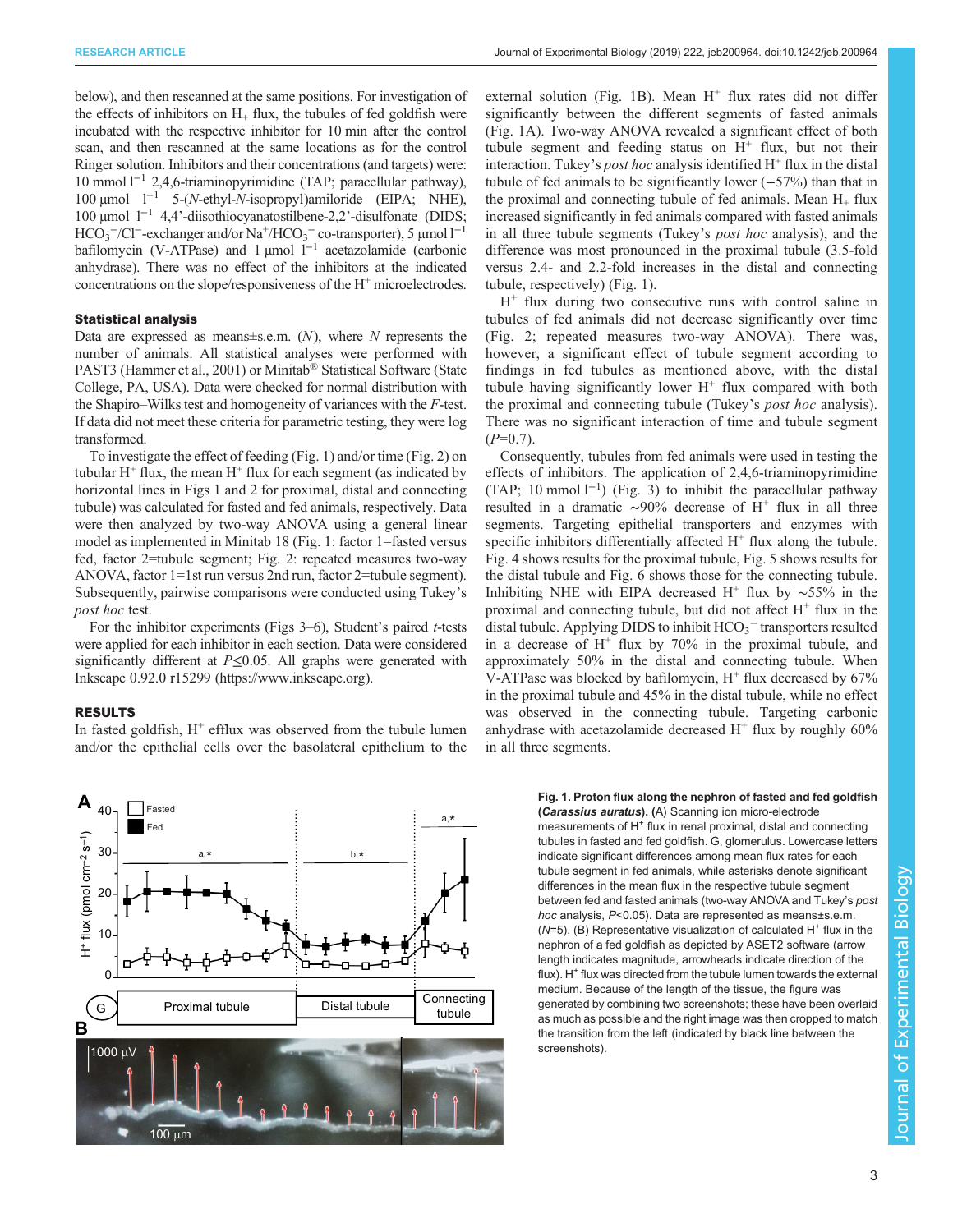<span id="page-3-0"></span>

Fig. 2. Effect of time on H<sup>+</sup> flux along the renal tubules of fed goldfish. Data were obtained by re-scanning the same tubule to exclude changes in tissue viability for inhibitor experiments. After a first scan in 100 µm increments, Ringer solution was exchanged and left for 10 min before a second scan of the same tubule was performed. Letters indicate significant differences among mean flux rates for each tubule segment in fed animals (lowercase, first run; uppercase, second run); no difference was found between the first and second run (repeated measures two-way ANOVA with Tukey's post hoc analysis, N=3). Data are represented as means±s.e.m.

#### **DISCUSSION**

#### General observations

Goldfish, C. auratus, produce an alkaline urine ( pH 7.8–8.5) under fasted conditions [\(Lawrence et al., 2015;](#page-7-0) [Fehsenfeld and Wood,](#page-6-0) [2018](#page-6-0)). This indicates renal reabsorption of  $H^+$  from the tubule lumen into the extracellular fluid/plasma and, indeed, this is what we measured in the present study by applying SIET to the proximal, distal and connecting tubule [\(Fig. 1\)](#page-2-0). In response to the acidic tide caused by feeding, however, urine pH was observed to drop by up to 0.6 units ([Fehsenfeld and Wood, 2018](#page-6-0)); under these conditions the kidney reversed this flux to net  $H^+$  secretion. Surprisingly, the results here appear to show the opposite effect, suggesting a pronounced increase in  $H^+$  reabsorption in response to feeding that was highest in the proximal tubule (3.5-fold versus ∼2.3-fold in distal and connecting tubule with reference to fasted conditions; [Fig. 1\)](#page-2-0). When the paracellular pathway was blocked with TAP, however, the observed  $H^+$  reabsorption was reduced to 10% of the control values for fed animals in all segments (Fig. 3). The teleost kidney has been reported to express a multitude of tight junction proteins: cytosolic scaffolding proteins cingulin and ZO-1 [\(Kolosov](#page-7-0)



Fig. 3. Effects of inhibition of the paracellular pathway on renal tubule H<sup>+</sup> back-flux in preparations from fed goldfish. Data are represented as means ±s.e.m. Asterisks denote significant differences between H<sup>+</sup> flux with control saline and the application of 10 mmol l<sup>-1</sup> 2,4,6-triaminopyrimidine (TAP; Student's paired *t*-test with P<0.05 and N=4).



Fig. 4. Effects of inhibitors of acid–base relevant epithelial transporters on H<sup>+</sup> back-flux in the proximal tubule in preparations from fed goldfish. H<sup>+</sup> flux was directed from the lumen into the extracellular fluid and decreased with the application of all inhibitors: 100 μmol l<sup>-1</sup> EIPA for Na<sup>+</sup>/H<sup>+</sup> exchanger (NHE), 100 μmol l<sup>-1</sup> DIDS for HCO<sub>3</sub><sup>-</sup> transporters, 5 μmol l<sup>-1</sup> bafilomycin for V-type H<sup>+</sup>-ATPase (V-ATPase) and 1 µmol l<sup>-1</sup> acetazolamide for carbonic anhydrase. Asterisks denote significant differences between H<sup>+</sup> back-flux with control saline and following application of inhibitor for the respective transporters (Student's paired t-test with P<0.05 and N=6–8). Data are represented as means±s.e.m.

[et al., 2014\)](#page-7-0), as well as transmembrane proteins like occludin [\(Chasiotis and Kelly, 2008](#page-6-0); [Kolosov et al., 2017](#page-7-0)) and over 35 claudins [\(Kolosov et al., 2013](#page-7-0)), and the tricellular proteins ILDR2 and tricellulin [\(Kolosov and Kelly, 2013](#page-7-0), [2018](#page-7-0); [Kolosov et al.,](#page-7-0) [2017\)](#page-7-0). Despite the fact that many tight junction proteins have been detected in the kidney, their individual role and distribution in the different regions of the fish nephron are unknown. Chasiotis and Kelly, however, showed that occludin was expressed in the distal and not the proximal tubule of goldfish [\(Chasiotis and Kelly, 2008\)](#page-6-0) and the African clawed frog Xenopus laevis ([Chasiotis and Kelly,](#page-6-0) [2009\)](#page-6-0). Accordingly, rather than indicating a direct reabsorption of protons, the observed  $H^+$  flux probably represents  $H^+$  back-flux via



Fig. 5. Effects of inhibitors of acid–base relevant epithelial transporters on  $H^+$  back-flux in the distal tubule in preparations from fed goldfish.  $H^+$ flux was directed from the lumen into the extracellular fluid and decreased with the application of most inhibitors: 100 µmol  $I^{-1}$  EIPA for NHE; 100 µmol  $I^{-1}$ DIDS for HCO<sub>3</sub><sup>-</sup> transporters; 5 µmol l<sup>-1</sup> bafilomycin for V-ATPase and 1 µmol l−<sup>1</sup> acetazolamide for carbonic anhydrase. Asterisks denote significant differences between H<sup>+</sup> back-flux with control saline and following application of inhibitor for the respective transporters (Student's paired t-test with P<0.05 and N=6–8). Data are represented as means±s.e.m.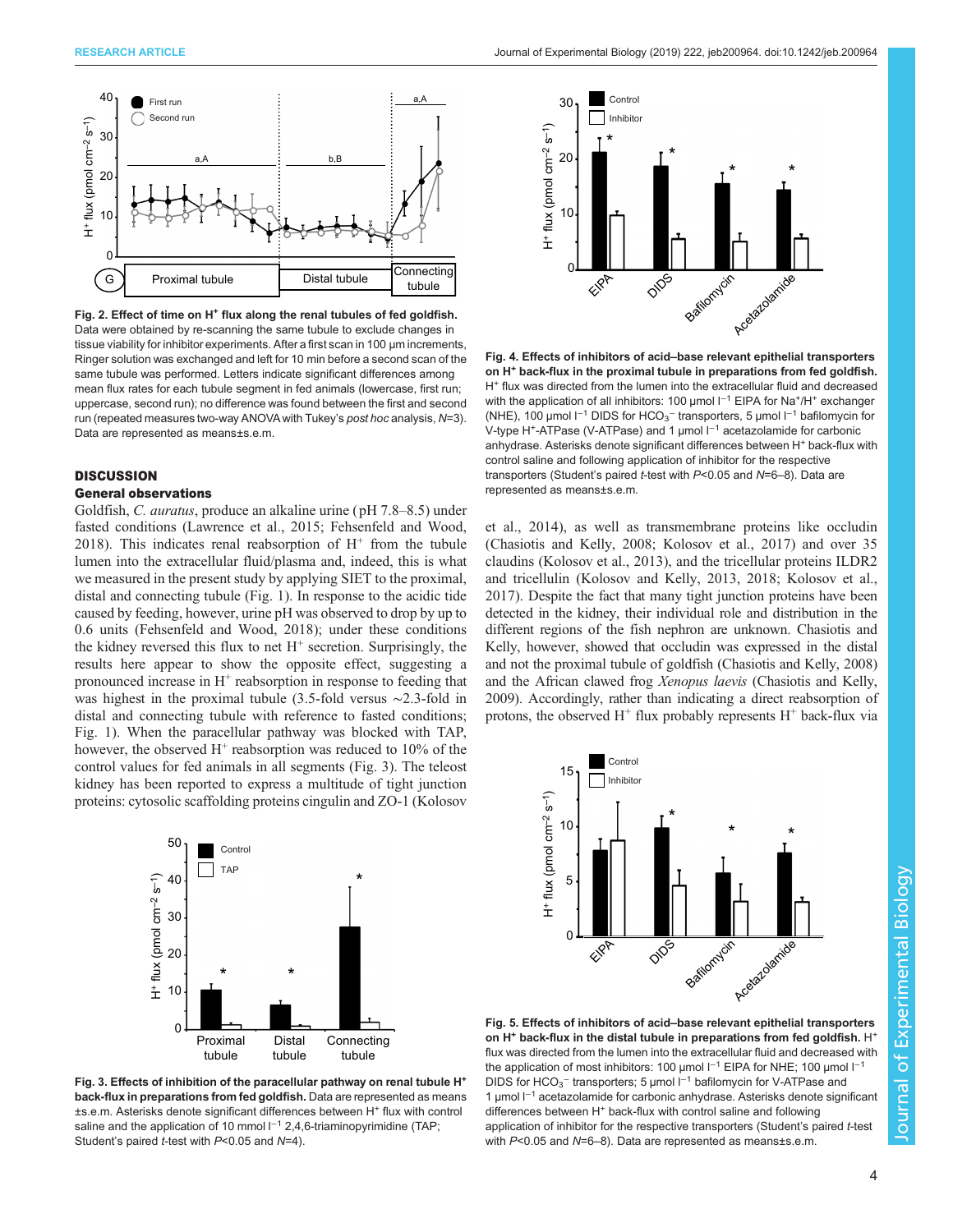<span id="page-4-0"></span>

Fig. 6. Effects of inhibitors of acid–base relevant epithelial transporters on H<sup>+</sup> back-flux in the connecting tubule in preparations from fed goldfish. H<sup>+</sup> flux was directed from the lumen into the extracellular fluid and decreased with the application of most inhibitors: 100 µmol l<sup>−1</sup> EIPA for NHE, 100 μmol l<sup>−1</sup> DIDS for HCO<sub>3</sub><sup>-</sup> transporters, 5 μmol l<sup>−1</sup> bafilomycin for V-ATPase and 1 µmol l<sup>-1</sup> acetazolamide for carbonic anhydrase. Asterisks denote significant differences between H<sup>+</sup> back-flux with control saline and following application of inhibitor for the respective transporters (Student's paired t-test with P<0.05 and N=6-8). Data are represented as means±s.e.m.

the paracellular pathway down the concentration gradient established by active  $H^+$  secretion into the small closed tubular lumen.

We are confident that the tissue was intact and that this  $H^+$  back-flux was not due to tissue deterioration, because we took particular care to avoid touching the tubules themselves during the microdissection (i.e. they were not pulled on or squeezed). Rather, needles were mainly used to carefully tease apart the connective tissue. Additionally, we carefully inspected every tubule visually during and after the microdissection for any potential rips. Measurements were highly reproducible, and tubules of fasted animals generally had very low  $H^+$  flux.

As it was not possible to directly measure apical  $H^+$  flux, the observed  $H<sup>+</sup>$  back-flux through the tight junction can be interpreted as a proxy for apical  $H^+$  secretion. Consequently, a proton gradient directed from the lumen to the plasma, resulting in the observed  $H^+$ back-flux, can be explained by the following: (1) active apical ion transport resulting in higher  $[H^+]$  in the tubular lumen compared with extracellular  $[H^+]$  and/or (2) 'trapped' urine of fed animals having increased  $[H^+]$  in the lumen (pH 7.2) compared with the extracellular fluid (pH 7.85 of fasted animals; [Fehsenfeld and](#page-6-0) [Wood, 2018\)](#page-6-0). Differences in the magnitude of  $H^+$  back-flux in the different segments of the tubule isolated from fed animals [\(Fig. 1](#page-2-0)A) can be attributed to a combination of regional alterations in (i) paracellular permeability, i.e. the tight junctions, and (ii) active ion transporter (epithelial channels and pumps) expression. In the intact kidney of fed freshwater fishes, such back-flux of  $H^+$  through the paracellular cleft would be minimized by continuous production and flow of copious amounts of dilute urine that would probably increase in the face of a systemic acidosis ([Lawrence et al., 2015](#page-7-0)).

# Effects of ion transporter inhibitors targeting epithelial transporters on proton flux

While the recent study by [Fehsenfeld and Wood \(2018\)](#page-6-0) established a general molecular basis for renal acid–base regulation in different tubule segments of the goldfish kidney, the SIET measurements of the present study allowed us to establish real-time  $H^+$  flux data. Furthermore, by application of specific inhibitors, our results allow us to compare the observed  $H^+$  flux to the presence of epithelial

transport proteins and further characterize their role in renal acid– base balance in the different tubule segments. Note that we elected to test the potential inhibitors only on preparations from fed animals, because  $H^+$  flux rates were low in fasted animals, so we cannot eliminate the possibility that different response patterns would have been seen in the latter. Here, we suggest models for general mechanisms of transport of acid–base equivalents (i.e.  $H^+$ ,  $HCO_3^$ and  $NH_4^+$ ) in the proximal (Fig. 7), distal [\(Fig. 8\)](#page-5-0) and connecting tubule ([Fig. 9](#page-5-0)). No inhibitors are currently available for Rhesus proteins, the major transporters for  $NH<sub>3</sub>/NH<sub>4</sub><sup>+</sup>$ . They are, however, likely to play a role in acid–base regulation, so we have incorporated them into our proposed models where appropriate. The models take into account inhibitor results from the present study, protein and mRNA expression data from [Fehsenfeld and Wood \(2018\),](#page-6-0) as well as aspects from the mammalian models for renal acid–base [\(Hamm](#page-7-0) [et al., 2013\)](#page-7-0) and ammonia transport ([Weiner and Verlander, 2013,](#page-7-0) [2017\)](#page-7-0). While depicted here as one cell, it is possible that certain processes are instead associated with multiple, rather specific cell types as in the mammalian system.

# NHE

NHE is generally believed to promote apical  $H^+$  secretion (and  $Na^+$ ) absorption) in the vertebrate kidney and specifically in the proximal tubule as the major site for renal acid excretion ([Gilmour and Perry,](#page-7-0)



Fig. 7. Proposed model for renal flux of H<sup>+</sup> and other acid–base equivalents in the proximal tubule of the goldfish. Solid lines represent primary and secondary active ion transport, dashed lines are indicative of channels that allow bi-directional flow, and wavy lines (see [Figs 8](#page-5-0) and [9\)](#page-5-0) represent vesicular transport. The negative electric potential of the cell towards both the plasma/ extracellular fluid (ECF) and the urine/lumen is indicated by the oval containing a minus sign. Major contributors to acid–base regulation are indicated by bold lines and text. We propose the proximal tubule to mainly contribute to  $\mathsf{HCO_3}^$ reabsorption into the extracellular fluid, as well as  $H<sup>+</sup>$  secretion into the luminal space, comparable to what has been observed in the mammalian kidney. H<sup>+</sup> is suggested to mainly be generated by cytoplasmic carbonic anhydrase (CAIIlike) and secreted by apical Na<sup>+</sup>/H<sup>+</sup> exchanger (NHE3). Apical Rhesus proteins (Rhcg1b/Rhcg2) potentially titrate urine H<sup>+</sup> and trap it in the form of NH<sub>4</sub><sup>+</sup> in the lumen. Apical Na<sup>+</sup> entry via NHE3 is energized by the basolateral Na<sup>+</sup>/K<sup>+</sup>-ATPase. H<sup>+</sup> is also partly reabsorbed into the plasma via basolateral V-ATPase (in contrast to apical V-ATPase in mammals) and might help to titrate plasma  $NH_3$  reabsorbed via Rhesus protein Rhbg to 'trap'  $NH_4$ <sup>+</sup>. The major source of  $\mathsf{HCO_3}^-$  in this tubule region is probably ammoniagenesis (AMM) as observed in mammals. HCO<sub>3</sub><sup>-</sup> is reabsorbed into the extracellular fluid via Na<sup>+</sup>/HCO<sub>3</sub><sup>-</sup> co-transport (probably electrogenic 1:3 by NBC1). The processes depicted here indicate a proximal tubule cell in goldfish to resemble an intermediate between mammalian proximal tubule cells and B-intercalated cells of the collecting duct. ap, apical; bl, basolateral.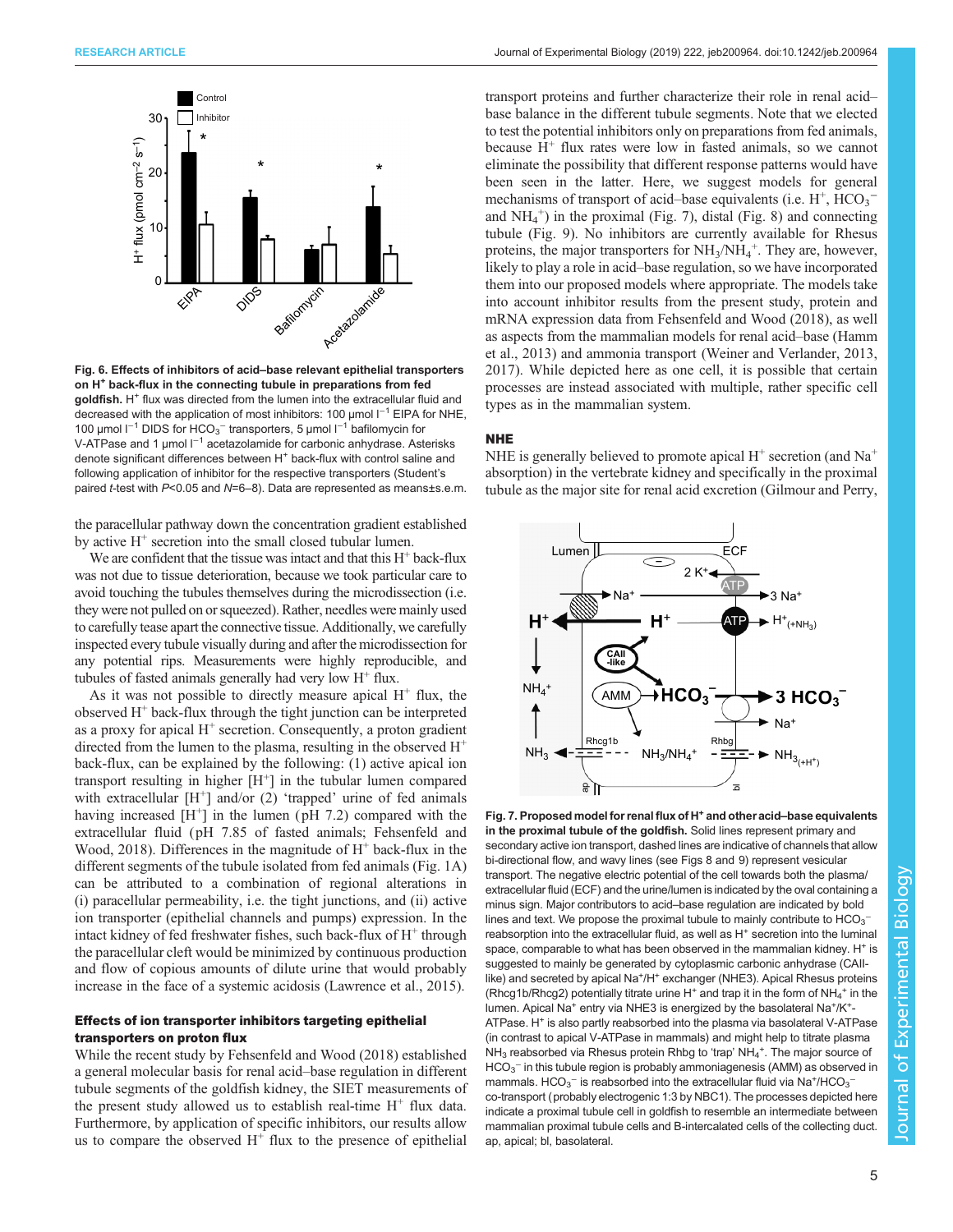<span id="page-5-0"></span>

Fig. 8. Proposed model for renal flux of H<sup>+</sup> and other acid-base equivalents in the distal tubule of the goldfish. Please see [Fig. 7](#page-4-0) for formatting details and sources. The distal tubule may contribute substantially to NH<sub>3</sub>/NH<sub>4</sub><sup>+</sup> secretion into the luminal space, as well as to HCO<sub>3</sub><sup>-</sup> reabsorption into the extracellular fluid. In contrast to mammals, it may play only a minor role in direct H<sup>+</sup> secretion into the lumen. As in the proximal tubule, cytoplasmic carbonic anhydrase (CAII-like) may play the major role in the generation of H<sup>+</sup>. H<sup>+</sup> and  $\text{HCO}_3^-$  are reabsorbed basolaterally by V-ATPase and Na<sup>+</sup>/HCO<sub>3</sub><sup>-</sup> co-transport (probably electrogenic 1:3 by NBC1). NBC1mediated reabsorption of  $HCO<sub>3</sub><sup>-</sup>$  into the plasma would be driven by the negative membrane potential generated by basolateral Na<sup>+</sup>/K<sup>+</sup>-ATPase. NH<sub>3</sub>/ NH4 <sup>+</sup> secretion via apical Rhcg1a and/or Rhcg1b, and basolateral Rhcg1a may be supported by exocytosis of acidified vesicles as proposed for branchial epithelia in green crabs (Carcinus maenas; [Fehsenfeld and Weihrauch, 2016\)](#page-6-0) and rats experiencing a metabolic acidosis [\(Seshadri et al., 2006\)](#page-7-0).

[2009](#page-7-0); [Hamm et al., 2013](#page-7-0); [Ivanis et al. 2008](#page-7-0); [Teranishi et al. 2013\)](#page-7-0). Furthermore, protein abundance of NHE (isoform 3) in the cortical brush-border apical membrane of the proximal tubule was reported



Fig. 9. Proposed model for renal flux of H<sup>+</sup> and other acid-base equivalents in the connecting tubule of the goldfish. Please see [Fig. 7](#page-4-0) for formatting details and sources. Like the distal tubule, the connecting tubule is proposed to contribute mostly to NH $_3$ /NH $_4^+$  secretion into the luminal space, as well as HCO $_3^$ reabsorption into the extracellular fluid. In contrast to the distal tubule, however, (i) basolateral exit of  $H^+$  into the extracellular fluid is probably promoted by basolateral NHE and not basolateral V-ATPase, and (ii)  $NH_3/NH_4^+$  secretion might be accomplished instead via basolateral Rhesus protein Rhbg and apical Rhcg1b with less involvement of membrane-bound Rhcg1a. The presence of basolateral NHE and Na<sup>+</sup>/HCO<sub>3</sub><sup>-</sup> co-transporter (probably electrogenic 1:3 NBC1) suggests the connecting tubule is composed of cells comparable to mammalian principal cells of the connecting segment/collecting duct of the kidney [\(Chaillet and Lopez, 1985;](#page-6-0) [Wang and Kurtz, 1990; Weiner and Hamm, 1990](#page-7-0)).

to increase following chronic metabolic acidosis in rats ([Ambühl](#page-6-0) [et al., 1996\)](#page-6-0). Likewise, in goldfish renal tubules, NHE3 protein was located in the basolateral membrane of all tubule segments of fasted goldfish, but increased in abundance and relocated to the apical membrane in the proximal tubule when animals experienced a systemic acid load as a result of feeding ([Fehsenfeld and Wood,](#page-6-0) [2018\)](#page-6-0). This indicates a similar mechanism in the goldfish kidney to that in the mammalian kidney.

Blockade of NHE(s) with the EIPA in the present study resulted in a decrease of  $H^+$  flux in the goldfish renal tubule, verifying its role in renal acid–base balance. Surprisingly, however, this was only observed in the proximal [\(Fig. 4\)](#page-3-0) and connecting tubule [\(Fig. 6\)](#page-4-0) of fed goldfish, and not in the distal segment ([Fig. 5\)](#page-3-0). It has to be kept in mind that the inhibitor may have acted not only on basolateral but also on apical NHE3 because of its permeability through the tight junctions [\(Van Itallie et al., 2008](#page-7-0); [Hou et al., 2013](#page-7-0)). Consequently, the decrease of  $H^+$  flux in the proximal tubule when inhibited by EIPA is in line with NHE-mediated apical proton secretion. Alternatively or additionally, EIPA may have blocked a different isoform of NHE, for example NHE1 that appears to be expressed in the basolateral membrane of the proximal tubules in mammals [\(Hamm et al., 2013;](#page-7-0) [Bobulescu et al., 2005\)](#page-6-0). NHE may be present in the distal segment of goldfish renal tubule, but in accordance with our measurements is probably not involved in acid–base regulation in this region, as has also been suggested for the mammalian distal tubule [\(Hamm et al., 2013](#page-7-0)).

## $HCO<sub>3</sub><sup>-</sup>$  transporters

An electrogenic Na<sup>+</sup>/HCO<sub>3</sub><sup>-</sup> co-transporter (NBCe1A/NBC1) in basolateral membranes of the proximal tubule is crucial for the reabsorption of base in mammals [\(Hamm et al., 2013](#page-7-0); [Weiner and](#page-7-0) [Verlander, 2013; Handlogten et al., 2015\)](#page-7-0). NBC1 has also been identified in the trout kidney and was proposed to mediate increased basolateral reabsorption of  $HCO_3$ <sup>-</sup> in response to a respiratory acidosis caused by hypercarbia ([Perry et al., 2003a\)](#page-7-0). Two anion exchangers have been identified in mammalian renal cells: AE1 (SLC4A1) is present in the basolateral membrane of A-type intercalated cells in the collecting duct, whereas pendrin (SLC26A4) is found in the apical membrane of the proximal tubule and B-type intercalated cells of the collecting duct [\(Hamm](#page-7-0) [et al., 2013; Soleimani et al., 2001\)](#page-7-0). Members of the SLC26 family of membrane transporters including pendrin have also been identified in zebrafish gills [\(Bayaa et al., 2009](#page-6-0)) and in V-ATPaserich cells in the elasmobranch branchial epithelium ([Piermarini and](#page-7-0) [Evans, 2001](#page-7-0); [Tresguerres et al., 2005](#page-7-0); [Reilly et al., 2011\)](#page-7-0). In response to a metabolic alkalosis (feeding-induced alkaline tide), elasmobranch gills translocated pendrin into the apical membrane with the help of cytoplasmic carbonic anhydrase ([Tresguerres et al.,](#page-7-0) [2007; Roa et al., 2014\)](#page-7-0). NBC1 and AE1, in contrast, were expressed basolaterally not only in the proximal but also in the distal and connecting tubule in goldfish ([Fehsenfeld and Wood, 2018\)](#page-6-0).

Unfortunately, no specific inhibitor can distinguish between NBC(s), AE(s) and pendrin ([Soleimani et al., 2001](#page-7-0); [Bayaa et al.,](#page-6-0) [2009\)](#page-6-0). The application of DIDS, as chosen here to block  $HCO_3^$ transporters in general, resulted in a decrease of proton flux in all three segments but was most pronounced in the proximal segment  $(70\%$  inhibition of H<sup>+</sup> flu, versus 50% in distal and connecting tubules; [Figs 4](#page-3-0), [5](#page-3-0) and [6\)](#page-4-0). With basolateral AE1 protein abundance being decreased in all three segments upon feeding (and with the most pronounced decrease in the proximal tubule; [Fehsenfeld and](#page-6-0) [Wood, 2018](#page-6-0)), the effect observed with the application of the inhibitor DIDS basolaterally might mostly be due to targeting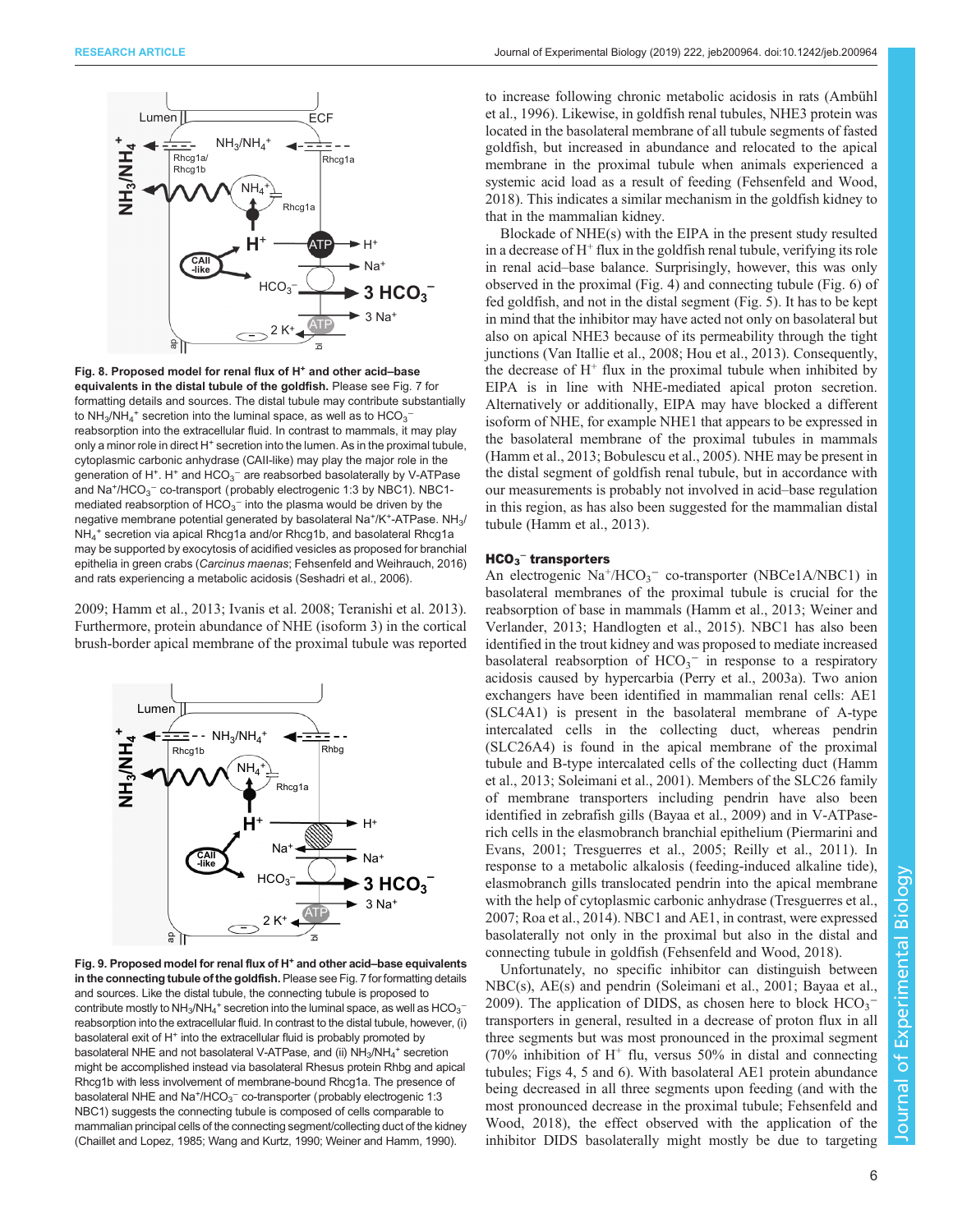<span id="page-6-0"></span>NBC1. Blocking NBC1-promoted reabsorption of  $HCO_3^-$  into the extracellular fluid would result in an increase of extracellular  $H<sup>+</sup>$  and therefore diminish the  $H^+$  gradient and the  $H^+$  back-flux as observed here. This finding emphasizes the importance of renal reabsorption of HCO<sub>3</sub><sup>-</sup> for acid-base balance during metabolic acidosis, especially in the proximal tubule.

#### V-ATPase

Apical V-ATPase is generally believed to promote  $H^+$  secretion in branchial acid-secreting cells such as peanut lectin agglutinin negative (PNA−) mitochondria-rich cells of the trout gill epithelium and in proton pump-rich cells of zebrafish gills [\(Gilmour and Perry,](#page-7-0) [2009](#page-7-0)). In contrast, branchial base-secreting cells seem to possess a basolateral V-ATPase as proposed for trout PNA positive  $(PNA<sup>+</sup>)$ mitochondria-rich cells ([Gilmour and Perry, 2009\)](#page-7-0) and the branchial epithelium of stingrays [\(Piermarini and Evans, 2001\)](#page-7-0). A similar distinction between cells can be made in the vertebrate kidney, with apical V-ATPase in A-type intercalated cells (PNA−; co-expressed with basolateral anion exchanger AE1) of the distal tubule, connecting segment and the collecting duct of the kidney cortex functioning as acid-secreting cells, whereas V-ATPase is more ubiquitously expressed in B-type intercalated cells (PNA<sup>+</sup>; coexpressed with apical pendrin) and is often localized in the basolateral membrane (Brown and Breton, 2000; Brown et al., 2009). In goldfish tubules, V-ATPase appeared to localize exclusively to the basolateral membrane of all three investigated segments of this study (Fehsenfeld and Wood, 2018). A basolateral V-ATPase could indeed be important for the alkalinization of the urine under control conditions [\(Lawrence et al., 2015](#page-7-0)).

Bafilomycin decreased  $H^+$  flux in the proximal [\(Fig. 4\)](#page-3-0) and distal tubule ([Fig. 5](#page-3-0)), confirming a role for V-ATPase in acid–base regulation of these tubule regions. With a basolateral V-ATPase presumably pumping  $H^+$  into the plasma, inhibiting this pathway would accumulate intracellular protons and result in a shift of the equilibrium for the intracellular carbonate system. Consequently, the generation of intracellular  $CO<sub>2</sub>$  would increase while diminishing both intracellular H<sup>+</sup> and HCO<sub>3</sub><sup>-</sup>. The observed decrease in net  $H^+$ flux upon blocking V-ATPase could then be explained by the general decrease of intracellular protons available for basolateral, and possibly apical, transport, while also less  $HCO_3^-$  could be reabsorbed basolaterally via  $Na^+/HCO_3^-$  co-transporter.

#### Carbonic anhydrase

Carbonic anhydrase is crucial for acid–base balance in virtually all systems ([Gilmour and Perry, 2009\)](#page-7-0). In addition to the predominant cytosolic isoform of the enzyme (CAII-like/CAc) (Esbaugh et al., 2005; [Gilmour and Perry, 2009](#page-7-0)), the kidney of freshwater teleosts expresses at least one membrane-bound carbonic anhydrase (CAIV) (Georgalis et al., 2006). CAIV is located apically and available to the tubular lumen in both mammals ([Hamm et al., 2013](#page-7-0); [Schwartz et al.,](#page-7-0) [2000\)](#page-7-0) and fishes ([Perry et al., 2003b](#page-7-0); Georgalis et al., 2006), where it is proposed to help titrate filtered  $HCO<sub>3</sub><sup>-</sup>$  with secreted  $H<sup>+</sup>$ , thereby effecting  $HCO_3^-$  reabsorption from the urine. Intracellularly, carbonic anhydrase converts intracellular  $CO_2$  into  $HCO_3^-$  and  $H^+$ , which is then returned to the extracellular fluid or secreted into the urine, respectively.

Blocking carbonic anhydrase in the present study decreased  $H^+$ flux by 60% in all three investigated segments, indicating that the conversion of CO2 contributes considerably to the secretion and/or reabsorption of acid–base equivalents, respectively. The inhibitor acetazolamide, however, is membrane permeable and does not distinguish between different isoforms of the enzyme. Consequently,

the present results confirm that carbonic anhydrase is critical for acid secretion and/or base reabsorption in all three parts of the goldfish tubule but do not reveal the site of action.

#### **Acknowledgements**

We thank Ryan Belowitz for help with fish maintenance. The authors would like to thank Dr Scott P. Kelly (York University, Toronto, ON, Canada) for donation of 2,4,6 triaminopyrimidine.

#### Competing interests

The authors declare no competing or financial interests.

#### Author contributions

Conceptualization: S.F., D.K., C.M.W., M.J.O.; Formal analysis: S.F., D.K., M.J.O.; Investigation: S.F., D.K.; Writing - original draft: S.F.; Writing - review & editing: S.F., D.K., C.M.W., M.J.O.; Visualization: S.F.; Supervision: M.J.O.; Funding acquisition: C.M.W., M.J.O.

#### Funding

Financial support was provided by Discovery Grants from the Natural Sciences and Engineering Research Council of Canada (NSERC) to M.J.O. (NSERC PIN-2015- 14139) and C.M.W. (NSERC PIN-2017-03843).

#### References

- Ambühl, P. M., Amemiya, M., Danczkay, M., Lötscher, M., Kaissling, B., Moe, [O. W., Preisig, P. A. and Alpern, R. J.](https://doi.org/10.1152/ajprenal.1996.271.4.F917) (1996). Chronic metabolic acidosis [increases NHE3 protein abundance in rat kidney.](https://doi.org/10.1152/ajprenal.1996.271.4.F917) AJP Ren. Physiol. 271, [F917-F925. doi:10.1152/ajprenal.1996.271.4.F917](https://doi.org/10.1152/ajprenal.1996.271.4.F917)
- [Bayaa, M., Vulesevic, B., Esbaugh, A., Braun, M., Ekker, M. E., Grosell, M. and](https://doi.org/10.1242/jeb.033910) Perry, S. F. [\(2009\). The involvement of SLC26 anion transporters in chloride uptake in](https://doi.org/10.1242/jeb.033910) zebrafish (Danio rerio) larvae. J. Exp. Biol. 212[, 3283-3295. doi:10.1242/jeb.033910](https://doi.org/10.1242/jeb.033910)
- [Bobulescu,](https://doi.org/10.1097/01.mnh.0000174146.52915.5d) [A.,](https://doi.org/10.1097/01.mnh.0000174146.52915.5d) [Di](https://doi.org/10.1097/01.mnh.0000174146.52915.5d) [Sole,](https://doi.org/10.1097/01.mnh.0000174146.52915.5d) [F.](https://doi.org/10.1097/01.mnh.0000174146.52915.5d) [and](https://doi.org/10.1097/01.mnh.0000174146.52915.5d) [Moe,](https://doi.org/10.1097/01.mnh.0000174146.52915.5d) [O.](https://doi.org/10.1097/01.mnh.0000174146.52915.5d) [W.](https://doi.org/10.1097/01.mnh.0000174146.52915.5d) (2005). Na<sup>+</sup>/H<sup>+</sup> [exchangers: physiology](https://doi.org/10.1097/01.mnh.0000174146.52915.5d) [and link to hypertension and organ ischemia.](https://doi.org/10.1097/01.mnh.0000174146.52915.5d) Curr. Opin. Nephrol. Hypertens. 14, [485-494. doi:10.1097/01.mnh.0000174146.52915.5d](https://doi.org/10.1097/01.mnh.0000174146.52915.5d)
- Brown, D. and Breton, S. (2000). H<sup>+</sup>V-ATPase-dependent luminal acidification in the kidney collecting duct and the epididymis/vas deferens: vesicle recycling and transcytotic pathways. J. Exp. Biol. 203, 137-145.
- [Brown, D., Paunescu, T. G., Breton, S. and Marshansky, V.](https://doi.org/10.1242/jeb.028803) (2009). Regulation of [the V-ATPase in kidney epithelial cells: dual role in acid](https://doi.org/10.1242/jeb.028803)–base homeostasis and vesicle trafficking. J. Exp. Biol. 212[, 1762-1772. doi:10.1242/jeb.028803](https://doi.org/10.1242/jeb.028803)
- [Bucking, C., Landman, M. J. and Wood, C. M.](https://doi.org/10.1016/j.cbpa.2009.12.021) (2010). The role of the kidney in [compensating the alkaline tide, electrolyte load, and fluid balance disturbance](https://doi.org/10.1016/j.cbpa.2009.12.021) [associated with feeding in the freshwater rainbow trout,](https://doi.org/10.1016/j.cbpa.2009.12.021) Oncorhynchus mykiss. Comp. Biochem. Physiol. Part A. 156[, 74-83. doi:10.1016/j.cbpa.2009.12.021](https://doi.org/10.1016/j.cbpa.2009.12.021)
- Chaillet, J. R. and Lopes, A. G. [\(1985\). Basolateral Na-H exchange in the rabbit](https://doi.org/10.1085/jgp.86.6.795) cortical collecting tubule. J. Gen. Physiol. 86[, 798-812. doi:10.1085/jgp.86.6.795](https://doi.org/10.1085/jgp.86.6.795)
- Chasiotis, H. and Kelly, S. P. [\(2008\). Occludin immunolocalization and protein](https://doi.org/10.1242/jeb.014894) expression in goldfish. J. Exp. Biol. 211[, 1524-1534. doi:10.1242/jeb.014894](https://doi.org/10.1242/jeb.014894)
- Chasiotis, H. and Kelly, S. P. [\(2009\). Occludin and hydromineral balance in](https://doi.org/10.1242/jeb.022822) Xenopus laevis. J. Exp. Biol. 212[, 287-296. doi:10.1242/jeb.022822](https://doi.org/10.1242/jeb.022822)
- Curtis, B. J. and Wood, C. M. (1992). Kidney and urinary bladder responses of freshwater rainbow trout to isosmotic NaCl and NaHCO<sub>3</sub> infusion. J. Exp. Biol. 173, 181-203.
- Dantzler, W. H. (2016). Comparative Physiology of the Vertebrate Kidney, 2nd edn. New York: Springer Science+Business Media LLC.
- D'[Silva, N. M., Donini, A. and O](https://doi.org/10.1016/j.jinsphys.2017.01.019)'Donnell, M. J. (2017). The roles of V[-](https://doi.org/10.1016/j.jinsphys.2017.01.019)type H<sup>+</sup>-[ATPase and Na](https://doi.org/10.1016/j.jinsphys.2017.01.019)<sup>+</sup>/K<sup>+</sup>-ATPase in energizing K<sup>+</sup> [and H](https://doi.org/10.1016/j.jinsphys.2017.01.019)<sup>+</sup> [transport in larval](https://doi.org/10.1016/j.jinsphys.2017.01.019) Drosophila gut epithelia. [J. Insect Physiol. Elsevier Ltd](https://doi.org/10.1016/j.jinsphys.2017.01.019) 98, 284-290. doi:10. [1016/j.jinsphys.2017.01.019](https://doi.org/10.1016/j.jinsphys.2017.01.019)
- Donini, A. and O'Donnell, M. J. [\(2005\). Analysis of Na](https://doi.org/10.1242/jeb.01422)<sup>+</sup>[, Cl](https://doi.org/10.1242/jeb.01422)<sup>−</sup>, K<sup>[+](https://doi.org/10.1242/jeb.01422)</sup>, H<sup>+</sup> and NH<sub>4</sub><sup>+</sup> [concentration gradients adjacent to the surface of anal papillae of the mosquito](https://doi.org/10.1242/jeb.01422) Aedes aegypti[: application of self-referencing ion-selective microelectrodes.](https://doi.org/10.1242/jeb.01422) J. Exp. Biol. 208[, 603-610. doi:10.1242/jeb.01422](https://doi.org/10.1242/jeb.01422)
- [Esbaugh, A. J., Perry, S. F., Bayaa, M., Georgalis, T., Nickerson, J., Tufts, B. L.](https://doi.org/10.1242/jeb.01551) and Gilmour, K. M. [\(2005\). Cytoplasmic carbonic anhydrase isozymes in](https://doi.org/10.1242/jeb.01551) rainbow trout Oncorhynchus mykiss[: comparative physiology and molecular](https://doi.org/10.1242/jeb.01551) evolution. J. Exp. Biol. 208[, 1951-1961. doi:10.1242/jeb.01551](https://doi.org/10.1242/jeb.01551)
- [Fehsenfeld, S. and Weihrauch, D.](https://doi.org/10.1139/cjz-2015-0132) (2016). Mechanisms of acid–base regulation in [seawater-acclimated green crabs \(](https://doi.org/10.1139/cjz-2015-0132)Carcinus maenas). Can. J. Zool. 94, 95-107. [doi:10.1139/cjz-2015-0132](https://doi.org/10.1139/cjz-2015-0132)
- Fehsenfeld, S. and Wood, C. M. [\(2018\). Section-specific expression of acid-base](https://doi.org/10.1152/ajprenal.00510.2017) [and ammonia transporters in the kidney tubules of the goldfish](https://doi.org/10.1152/ajprenal.00510.2017) Carassius auratus [and their responses to feeding.](https://doi.org/10.1152/ajprenal.00510.2017) AJP Ren. Physiol. 315, F1565-F1582. doi:10. [1152/ajprenal.00510.2017](https://doi.org/10.1152/ajprenal.00510.2017)
- [Georgalis, T., Gilmour, K. M., Yorston, J. and Perry, S. F.](https://doi.org/10.1152/ajprenal.00328.2005) (2006). Roles of [cytosolic and membrane-bound carbonic anhydrase in renal control of acid-base](https://doi.org/10.1152/ajprenal.00328.2005)